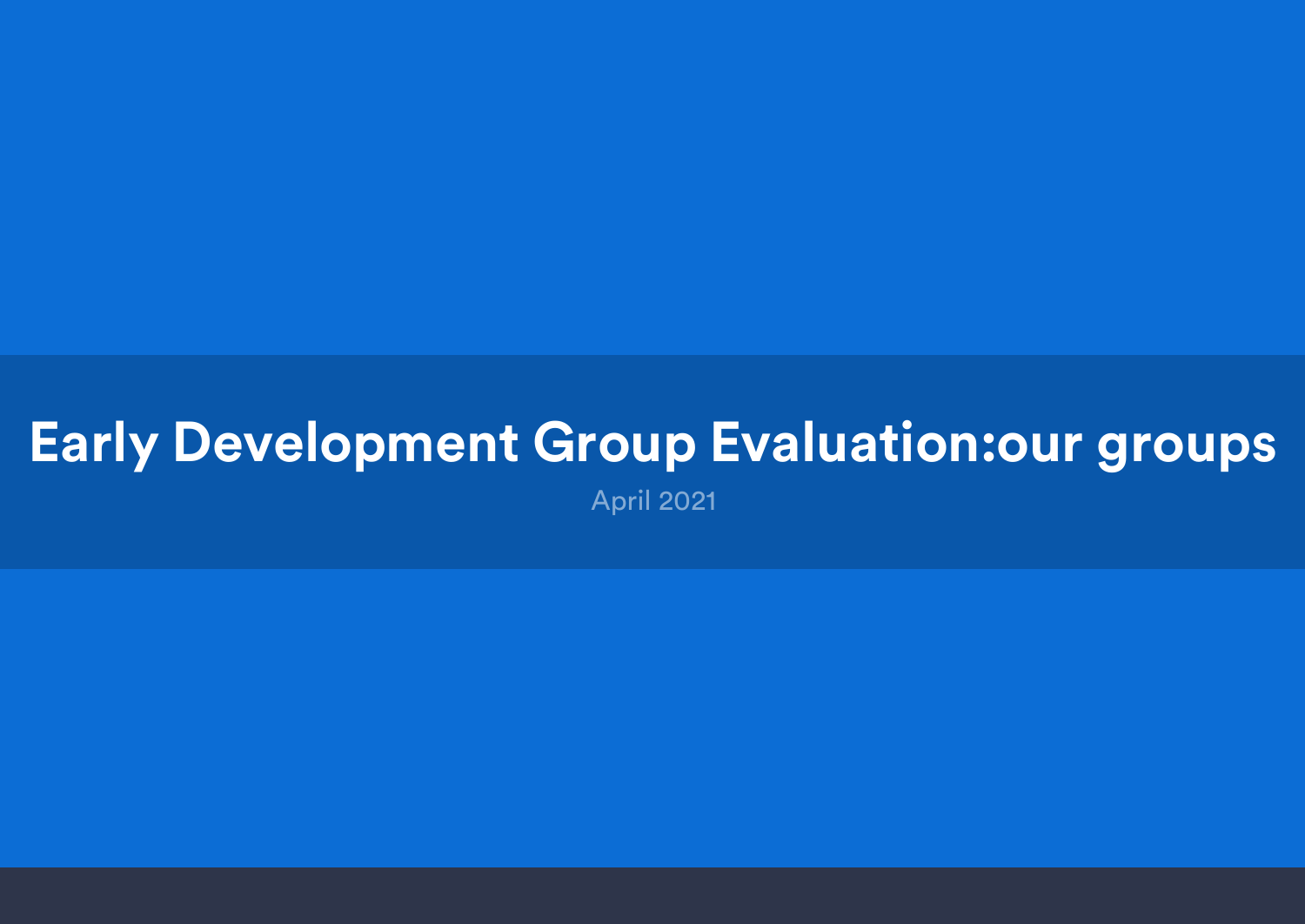My child is making progress as a result of attending these sessions

15 Responses- 1 Empty

15



| Data  | Response | %   |
|-------|----------|-----|
| ***** | 13       | 87% |
| ***** |          | 13% |
| ***** | 0        | 0%  |
| ***** | 0        | 0%  |
| ***** |          | 0%  |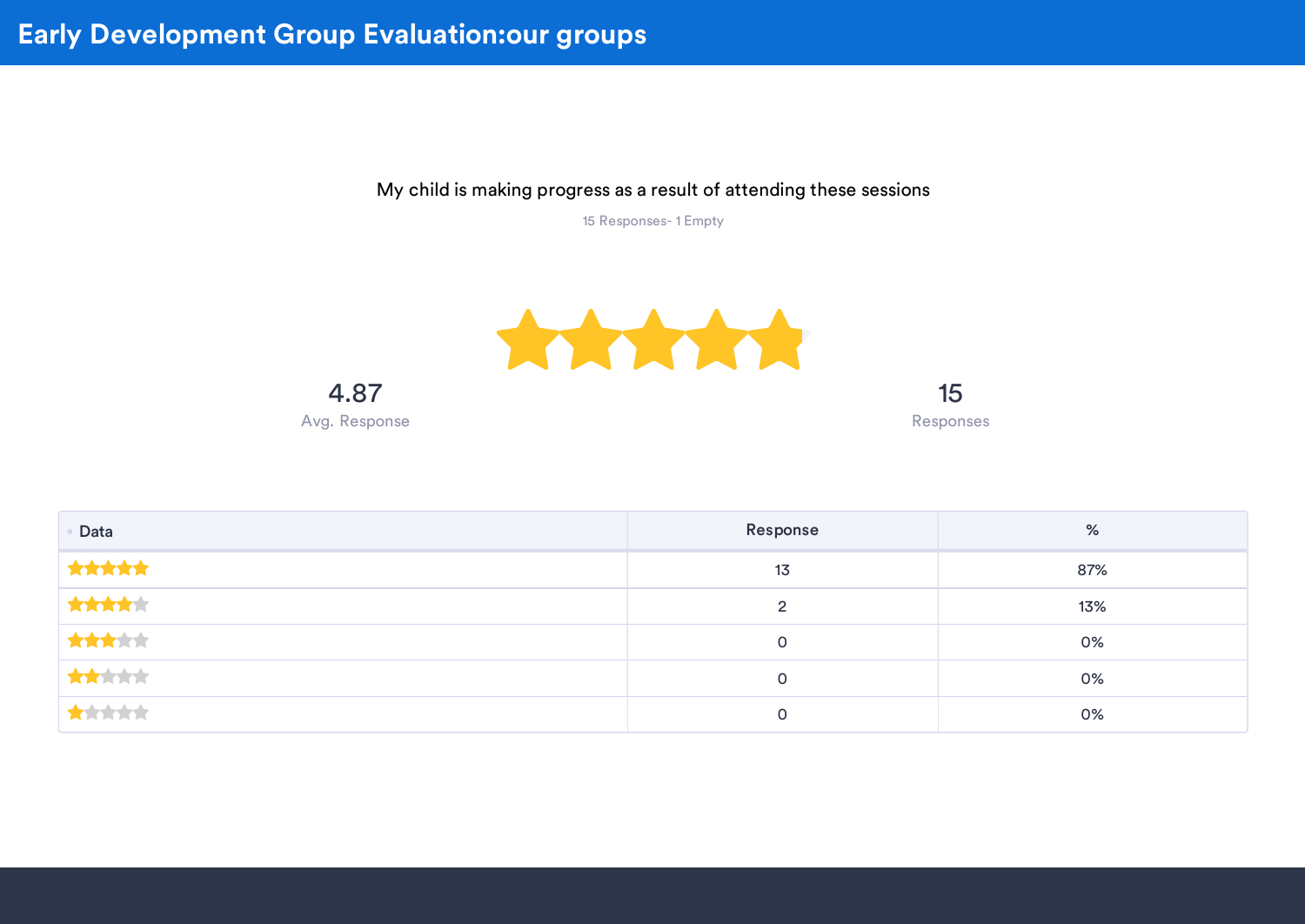#### What progress/developments have you seen?

16 Responses

| Data                                                                                                                                                                                                                                                                                                    | <b>Responses</b> |
|---------------------------------------------------------------------------------------------------------------------------------------------------------------------------------------------------------------------------------------------------------------------------------------------------------|------------------|
| Better concentration Enjoys the activities We can use the ideas to teach at home                                                                                                                                                                                                                        |                  |
| Good eye tracking, sitting up, starting to roll over, making sounds, improving grasp & passing objects from hand to hand.                                                                                                                                                                               |                  |
| Improved cognition and speech                                                                                                                                                                                                                                                                           |                  |
| Understanding. Social skills. Basic literacy and numeracy. Speech. Independence.                                                                                                                                                                                                                        |                  |
| Improved confidence with numbers and sounds, improved behaviour/following instruction.                                                                                                                                                                                                                  |                  |
| Improving speech. Good use of sign. Awareness and recognition of numbers through numicon. Simple word recognition                                                                                                                                                                                       | $\mathbf{1}$     |
| Early days yet, but has started to respond to some of the actions in the songs. I have noticed she is sturdier when rocking from side to side<br>on my leg; something which I never would have thought to do.                                                                                           |                  |
| He can make all the different phonic sounds, can count most of the numbers 1-10, enjoys lots of 'blowing' activities and understands a lot<br>of 'action' words. He enjoys doing the actions to lots of counting songs and is definitely becoming more vocal as a result of all of these<br>activities. |                  |
| Probably too many to mention or remember! Counting, letters, sounds/pronunciation. Concentration and listening. Various milestones                                                                                                                                                                      |                  |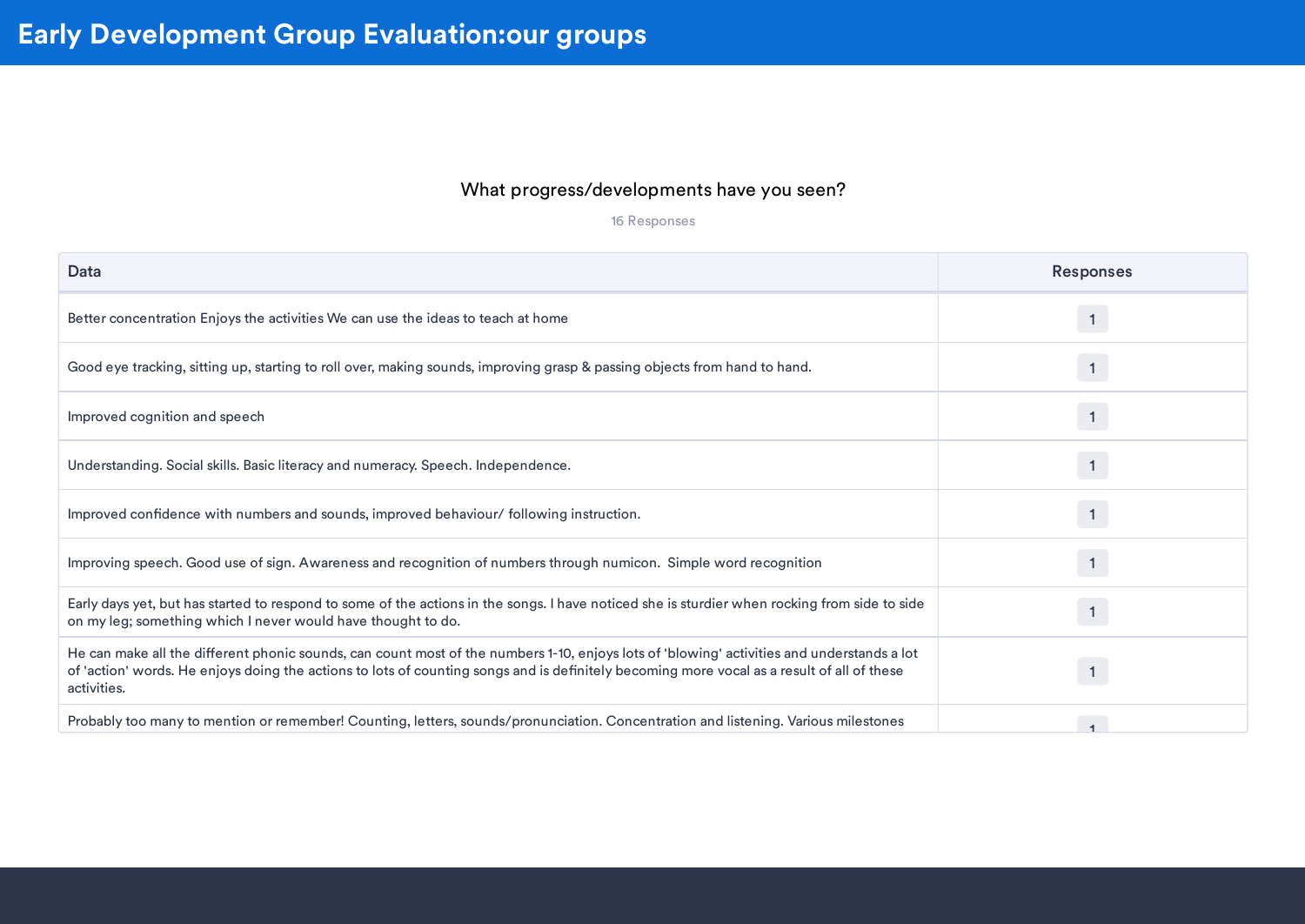I feel confident to support my child's learning as a result of attending these sessions



| Data  | Response | %   |
|-------|----------|-----|
| ***** | 14       | 93% |
| ***** |          | 7%  |
| ***** | 0        | 0%  |
| ***** | 0        | 0%  |
| ***** | 0        | 0%  |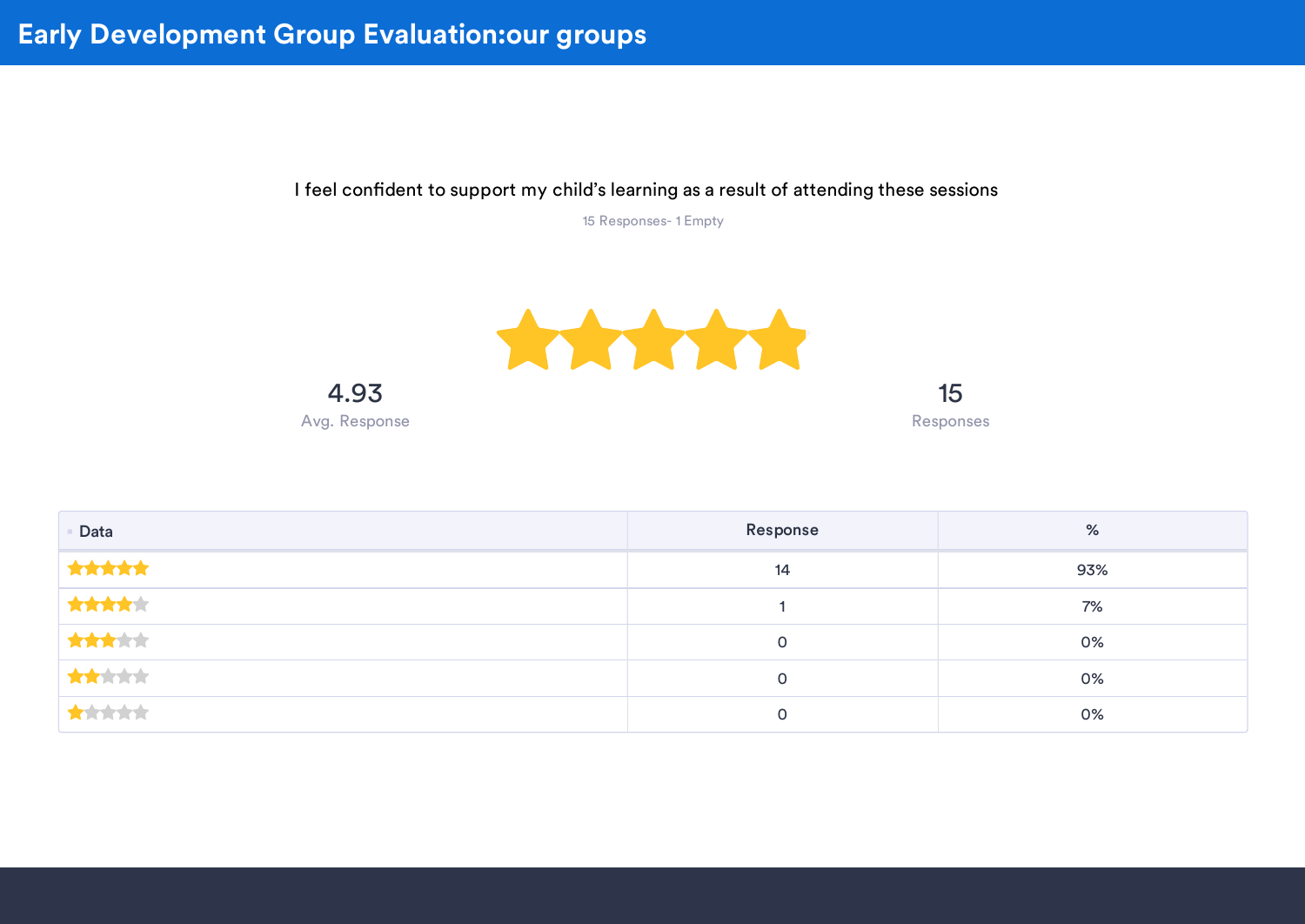I feel that I understand my child's needs and potential as a result of attending these sessions



| Data  | Response | %   |
|-------|----------|-----|
| ***** | 14       | 93% |
| ***** |          | 7%  |
| ***** | 0        | 0%  |
| ***** | 0        | 0%  |
| ***** |          | 0%  |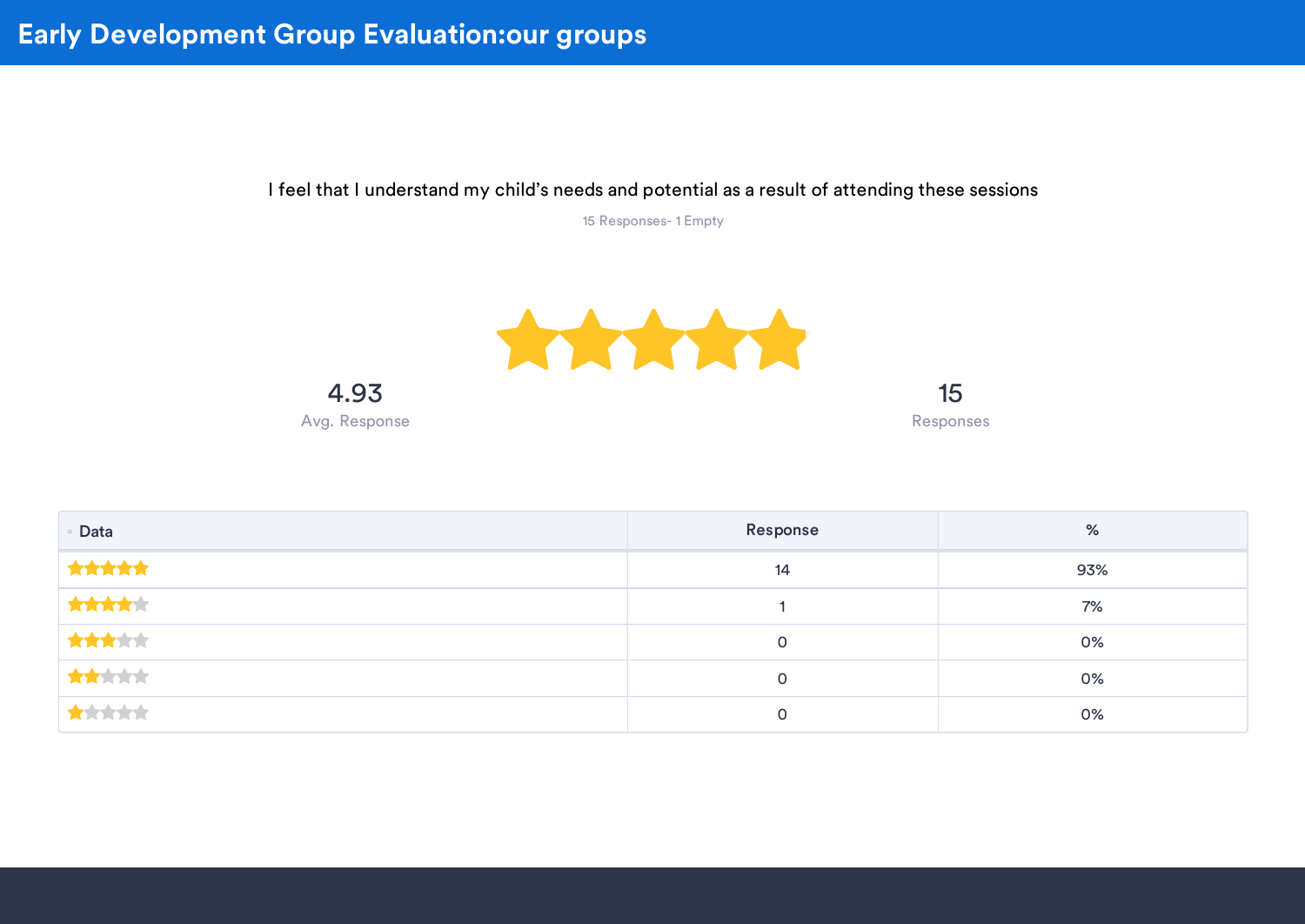My child is developing good listening and concentration skills



| Data  | Response | %   |
|-------|----------|-----|
| ***** | 10       | 67% |
| ***** | 4        | 27% |
| ***** |          | 7%  |
| ***** | 0        | 0%  |
| ***** |          | 0%  |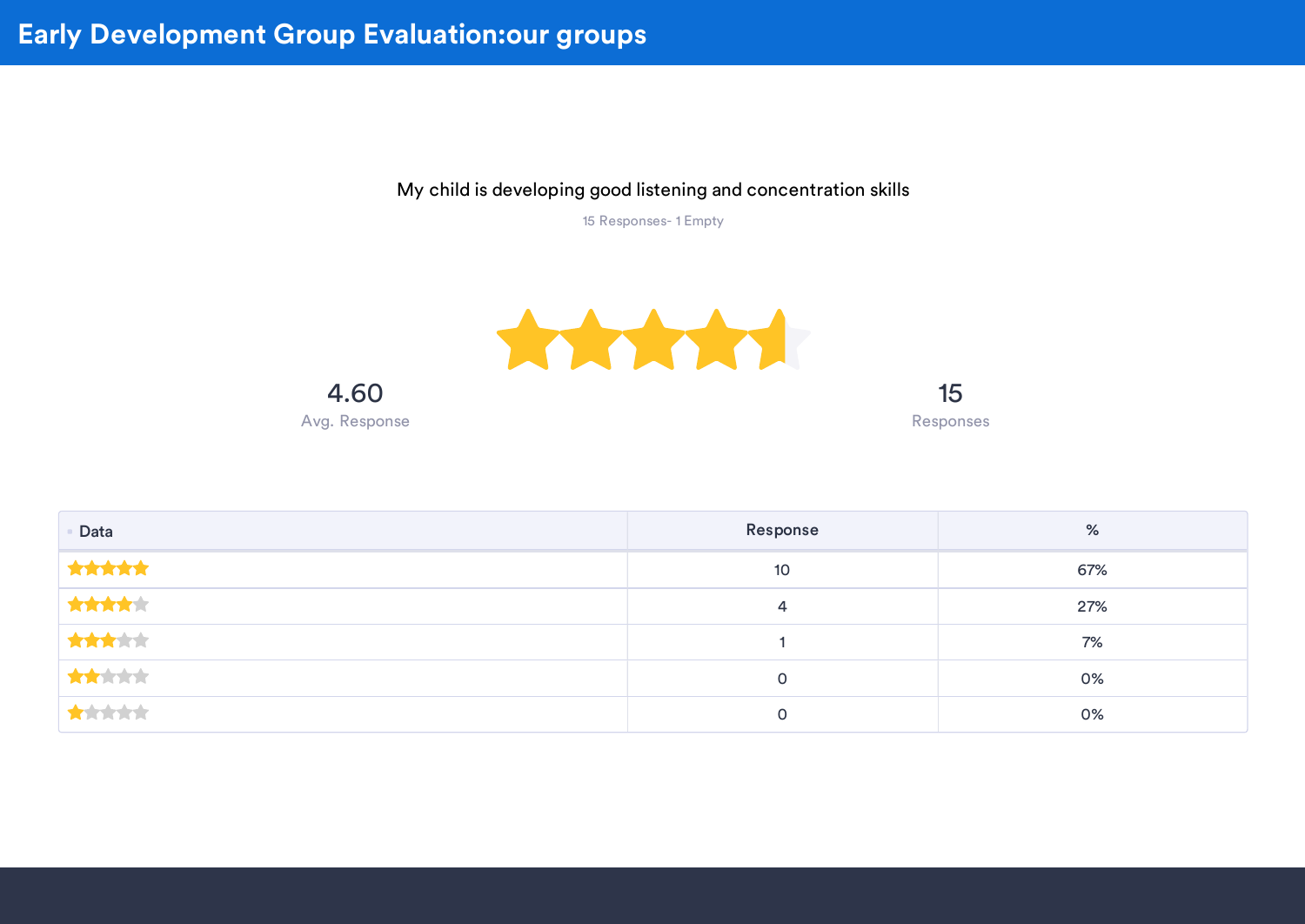Do you feel supported as a parent/carer by attending these sessions?



| Data  | Response | %   |
|-------|----------|-----|
| ***** | 14       | 93% |
| ***** |          | 7%  |
| ***** | 0        | 0%  |
| ***** | 0        | 0%  |
| ***** | 0        | 0%  |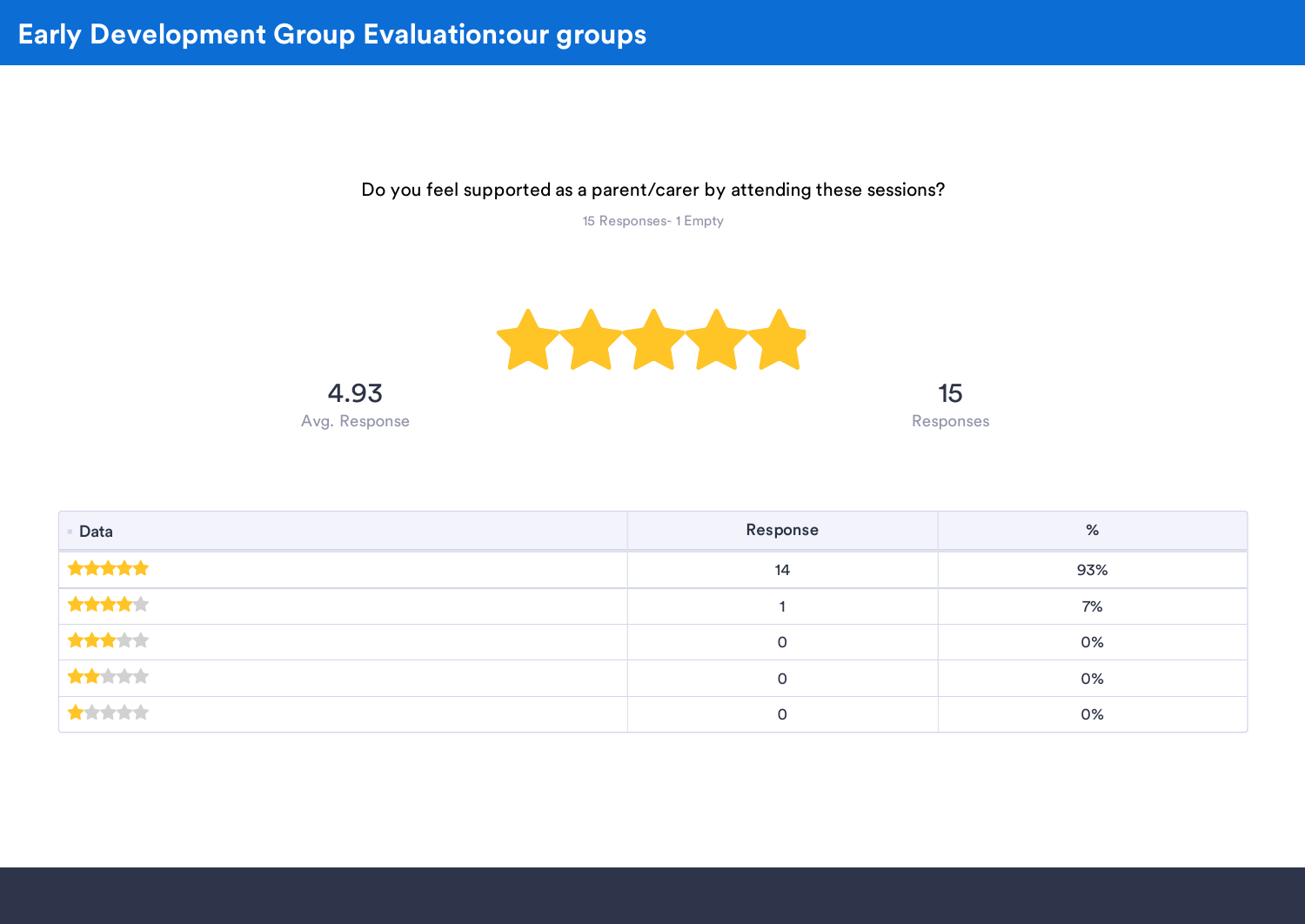#### Can you briefly explain your answers to the above further?

| Data                                                                                                                                                                                                                                                                                                                                                                                                             | <b>Responses</b> |
|------------------------------------------------------------------------------------------------------------------------------------------------------------------------------------------------------------------------------------------------------------------------------------------------------------------------------------------------------------------------------------------------------------------|------------------|
| I would be completely lost without these sessions they have been integral to my understanding of Down syndrome and everyone has<br>been fully supportive                                                                                                                                                                                                                                                         | $\mathbf{1}$     |
| I am provided with brilliant advice and activities for how to support my child's development.                                                                                                                                                                                                                                                                                                                    | $\mathbf{1}$     |
| The staff have been an absolute god send! I don't know where my daughter would be in terms of learning, if I didn't have the centre's<br>support. I am so grateful to have access to this amazing resource!!! Thank you!                                                                                                                                                                                         |                  |
| The sessions are very valuable to us and they definitely help my son to develop and reach his potential.                                                                                                                                                                                                                                                                                                         |                  |
| The development groups provide a great support in terms of my child's learning but also an opportunity to chat to other like minded<br>parents about the challenges we face.                                                                                                                                                                                                                                     | 1                |
| The support to us as parents is so valuable. And the guidance and advice going forwards with starting school and offers of training for staff<br>there too. This year has seen so many services stop but the support from DSTSS has continued either online or in person and we are so<br>grateful for this.                                                                                                     | $\mathbf{1}$     |
| I have learnt so much and also been reassured/given confidence in what I am doing with her. Listening and concentration skills are<br>difficult to assess at present due to her age. I feel completely supported and know that there are people who are experts that will always<br>give me advice.                                                                                                              |                  |
| These sessions have opened my eyes to behavioural traits that I hadn't realised came with having downs syndrome. The sessions and<br>discussions that crop up through the various activities are definitely equipping me with the tools I need to help my son progress<br>developmentally. He eniovs the sessions and gets a lot out of them. His speech skills are slowly emerging and we are noticing a steady |                  |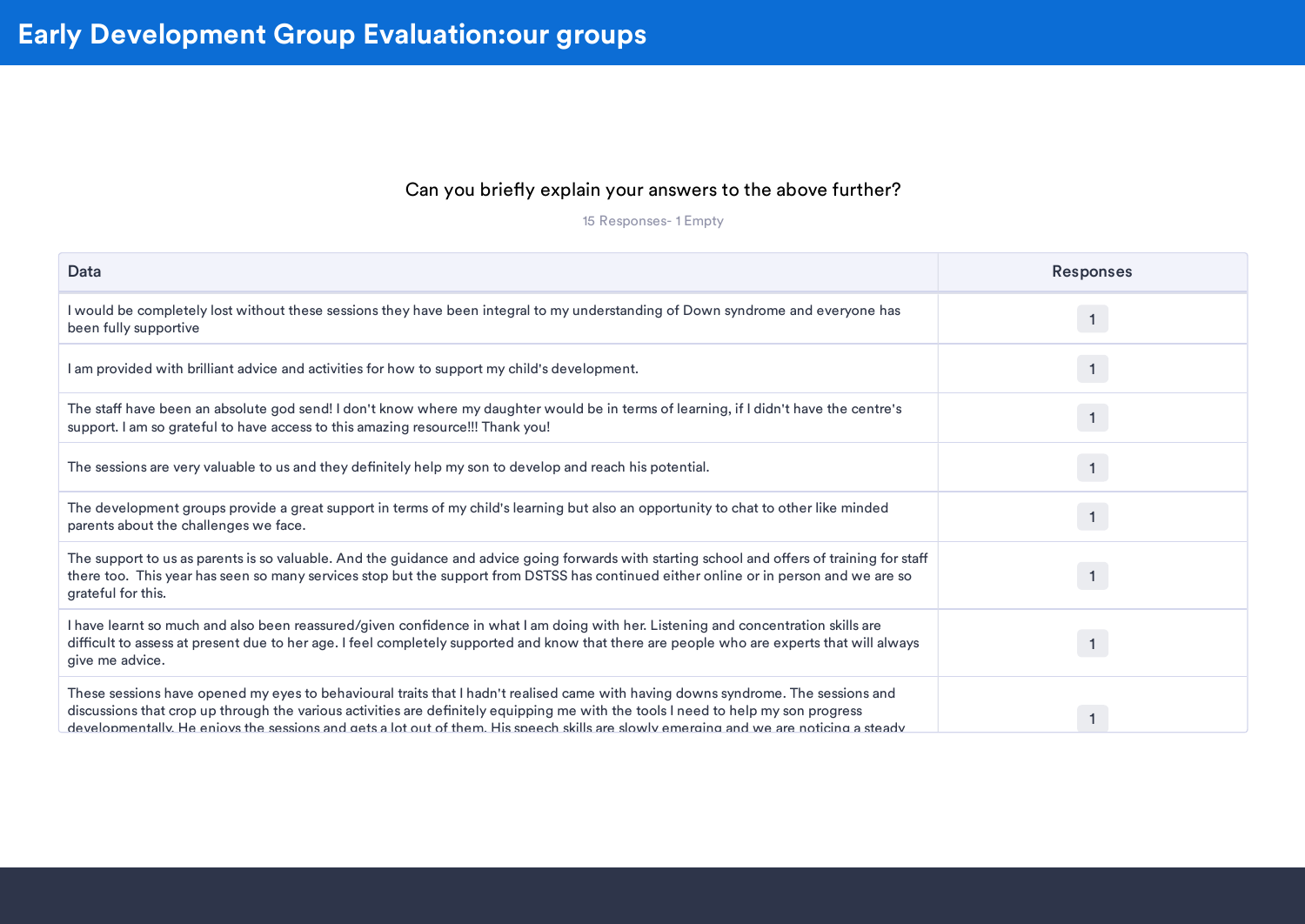#### Has your child managed well with zoom sessions over lockdown? Or do they prefer face to face sessions – comments please

16 Responses

| Data                                                                                                                                                                                                                                                                                                                                                                                                                                  | <b>Responses</b> |
|---------------------------------------------------------------------------------------------------------------------------------------------------------------------------------------------------------------------------------------------------------------------------------------------------------------------------------------------------------------------------------------------------------------------------------------|------------------|
| Face to face                                                                                                                                                                                                                                                                                                                                                                                                                          |                  |
| My child attended the zoom sessions and we both got a lot from these. We are now attending the face to face sessions and she enjoys<br>the interaction.                                                                                                                                                                                                                                                                               |                  |
| Face to Face work best. However, having zoom is appreciated.                                                                                                                                                                                                                                                                                                                                                                          |                  |
| They definitely prefer face to face session. We had better days and not so good. Although the delivery of sessions was great given<br>circumstances we generally struggle with focus and interest during screen sessions.                                                                                                                                                                                                             |                  |
| Face to face much preferred, my child coped well with zoom only when he happened to be the only child on the zoom due to illness etc                                                                                                                                                                                                                                                                                                  |                  |
| Initially zoom was great and out little boy engaged surprisingly well with it. However over the last few months it has got really difficult<br>and turned into a real battle to get him to watch and join in. (But he is the same with family zoom calls too now.) We much prefer face to<br>face. These have been one to one sessions as others from our group have not been there but have been brilliant and given us all a boost. |                  |
| Face to face definitely; seems more engaged in these sessions rather than via the laptop.                                                                                                                                                                                                                                                                                                                                             |                  |
| Zoom sessions were tolerated by my son. He engaged for a bit and then grew restless having to sit still and watch the session on a screen.<br>He is better with face to face sessions.                                                                                                                                                                                                                                                |                  |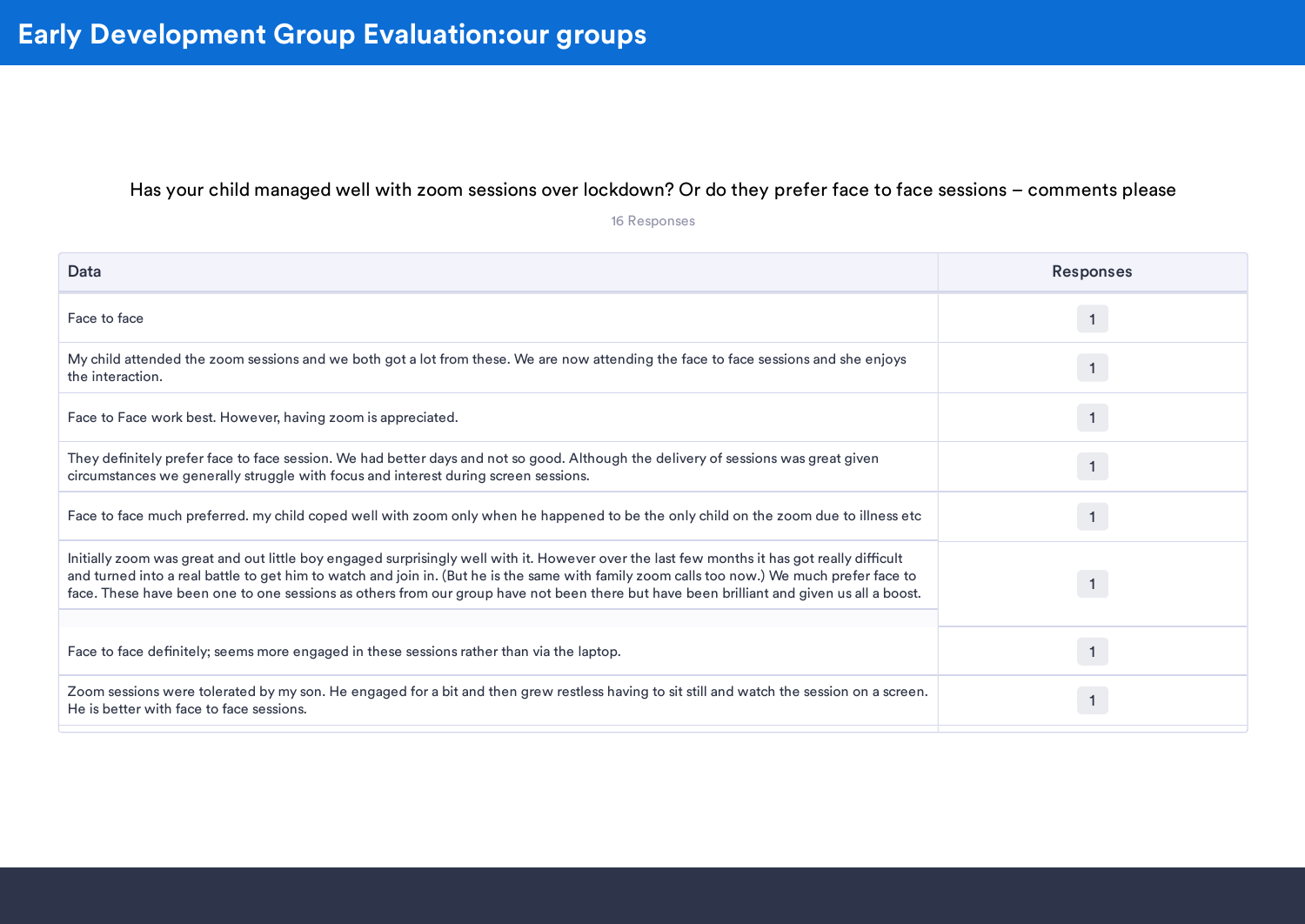#### Do you feel like your child has regressed or improved over lockdown. Comments please.

16 Responses

| Data                                                                                                                                                                                                                                                                                                                                                                                                                                                                                                                                                                                                                                                                                                                                                                                                                                                                                                     | <b>Responses</b> |
|----------------------------------------------------------------------------------------------------------------------------------------------------------------------------------------------------------------------------------------------------------------------------------------------------------------------------------------------------------------------------------------------------------------------------------------------------------------------------------------------------------------------------------------------------------------------------------------------------------------------------------------------------------------------------------------------------------------------------------------------------------------------------------------------------------------------------------------------------------------------------------------------------------|------------------|
| Yes poor eye contact                                                                                                                                                                                                                                                                                                                                                                                                                                                                                                                                                                                                                                                                                                                                                                                                                                                                                     |                  |
| She was born over lockdown                                                                                                                                                                                                                                                                                                                                                                                                                                                                                                                                                                                                                                                                                                                                                                                                                                                                               |                  |
| Improved, because they have been going to school with a smaller classroom size. More opportunities for 1 to 1 attention.                                                                                                                                                                                                                                                                                                                                                                                                                                                                                                                                                                                                                                                                                                                                                                                 |                  |
| Improved. Apart from the sessions we did some home learning based on them.                                                                                                                                                                                                                                                                                                                                                                                                                                                                                                                                                                                                                                                                                                                                                                                                                               |                  |
| Speech Improved due to more opportunity to practice speech in a quiet environment, however he was definitely ready to go back to<br>school - it was very difficult to get him to engage in any learning tasks / activities at home.                                                                                                                                                                                                                                                                                                                                                                                                                                                                                                                                                                                                                                                                      |                  |
| Some things have improved. Stamina and gross motor skills, mainly as a result of heart surgery last year. His speech is also improving a lot,<br>as is his general understanding and communication. We used the extra time at home in the most recent lockdown to potty train. However<br>we are a bit concerned about the lack of social contact our son has had with other children and adults relative to what he had during<br>"normal life". He does seem less sociable and more nervous with new adults and children than he used to be. It is more of a concern as he<br>starts school in September. Also he is getting more difficult to keep on task. If he doesn't want to do ithe won't! Certain activities such<br>as see and learn cards and the phonics sound cards which previously he could say and do games with really well he now just gets cross<br>and will not engage with at all. |                  |
|                                                                                                                                                                                                                                                                                                                                                                                                                                                                                                                                                                                                                                                                                                                                                                                                                                                                                                          |                  |
| Not really applicable to us due to her age.                                                                                                                                                                                                                                                                                                                                                                                                                                                                                                                                                                                                                                                                                                                                                                                                                                                              |                  |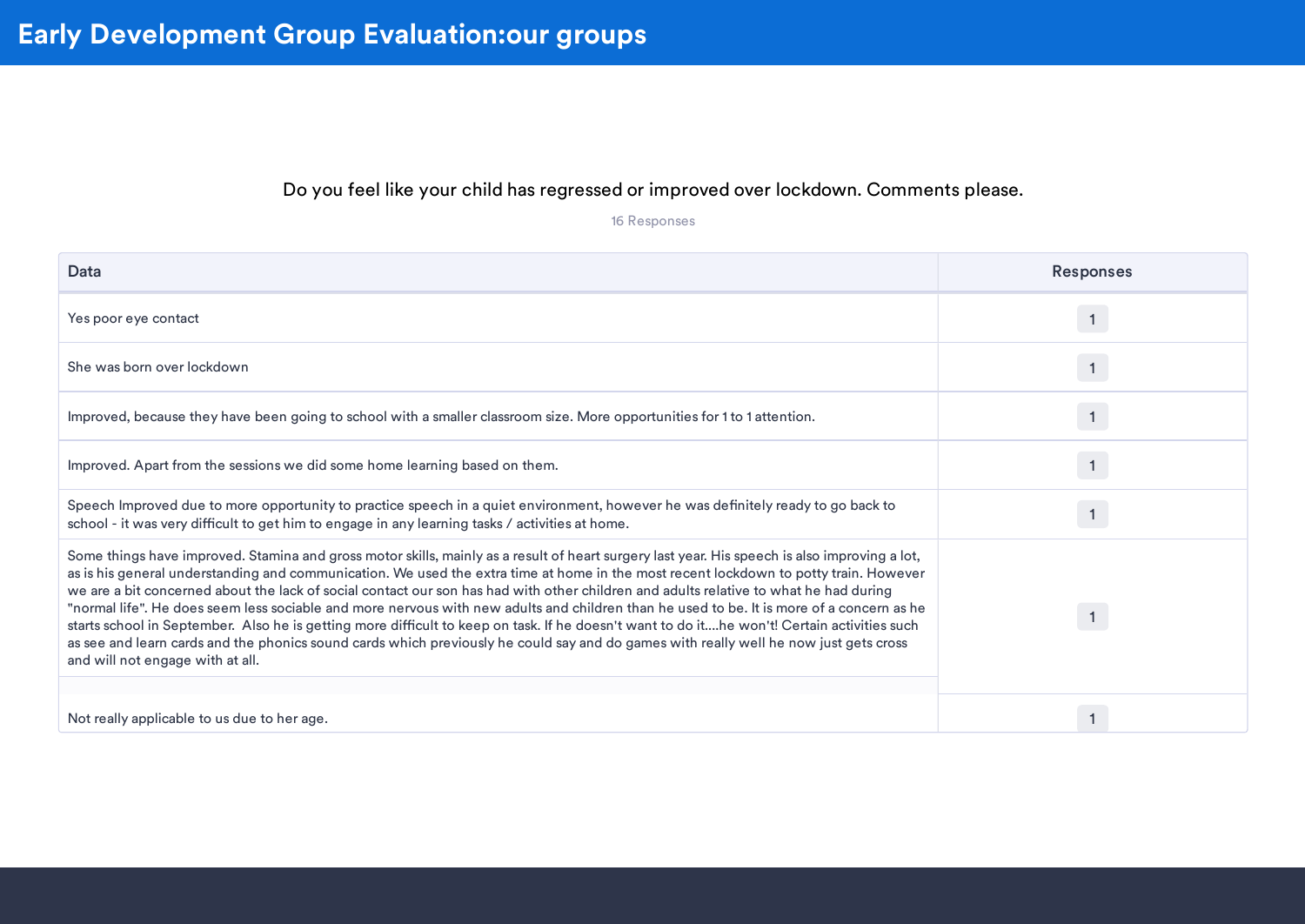#### Do you have any comments that you would like to make about the Early Development Groups you have attended: (i.e. any benefits/changes for you or your child as a result of these sessions?)

| Data                                                                                                                                                                                                                                                                                                                                                                                                                                                                                                                                                                                                                                                                        | <b>Responses</b> |
|-----------------------------------------------------------------------------------------------------------------------------------------------------------------------------------------------------------------------------------------------------------------------------------------------------------------------------------------------------------------------------------------------------------------------------------------------------------------------------------------------------------------------------------------------------------------------------------------------------------------------------------------------------------------------------|------------------|
| They are brilliant! They have given me the confidence to know how to support my baby and give her the best start possible. The advice<br>and activities have had a huge impact on my child's early development.                                                                                                                                                                                                                                                                                                                                                                                                                                                             |                  |
| They are absolutely fabulous. My daughter has gained confidence in herself, as well as, improved cognition and speech.                                                                                                                                                                                                                                                                                                                                                                                                                                                                                                                                                      |                  |
| These sessions are absolutely vital for both children and parents. Thank you.                                                                                                                                                                                                                                                                                                                                                                                                                                                                                                                                                                                               |                  |
| As answer to first question                                                                                                                                                                                                                                                                                                                                                                                                                                                                                                                                                                                                                                                 |                  |
| Brilliant to be back in person! We really appreciate it, especially as Izzi has done the class as a one to one a number of times now as no<br>others from our group have been able to attend. It's a bit intense but very beneficial for us both. Our son needs the structure & practice at<br>sitting and working on tasks with a teacher. Since coming back we have all had a renewed focus and enthusiasm for working on tasks at<br>home. As a parent I really benefit from all the support and help. And especially as we plan for starting school in September the offers of<br>training and involvement from DSTSS for school are a big help and reassurance for us. |                  |
| I love them. It's so nice to be amongst people who understand and who can provide specific, focused interventions which will directly<br>benefit my child. Muscle strength is developing and I know what the next steps are in order to help her progress further.                                                                                                                                                                                                                                                                                                                                                                                                          |                  |
| As mentioned above. They have been invaluable for Oliver. For me, having resources and knowing what things to be working on and<br>$\lambda$ and the set of the set of the set of the set of the set of the set of the set of the set of the set of the set of the set of the set of the set of the set of the set of the set of the set of the set of the set of the                                                                                                                                                                                                                                                                                                       |                  |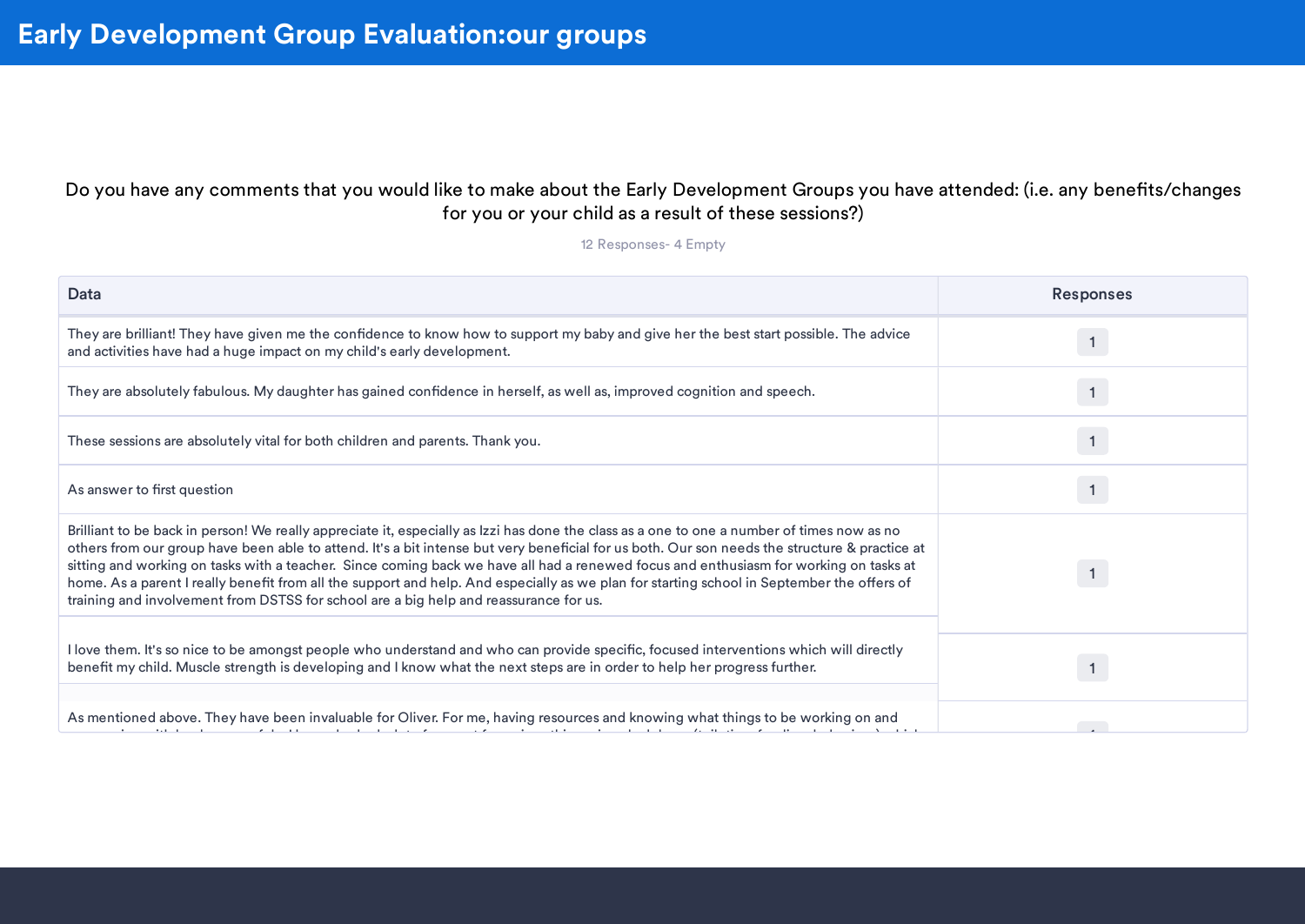Do you think that your child will have a better start in life because of these sessions ?

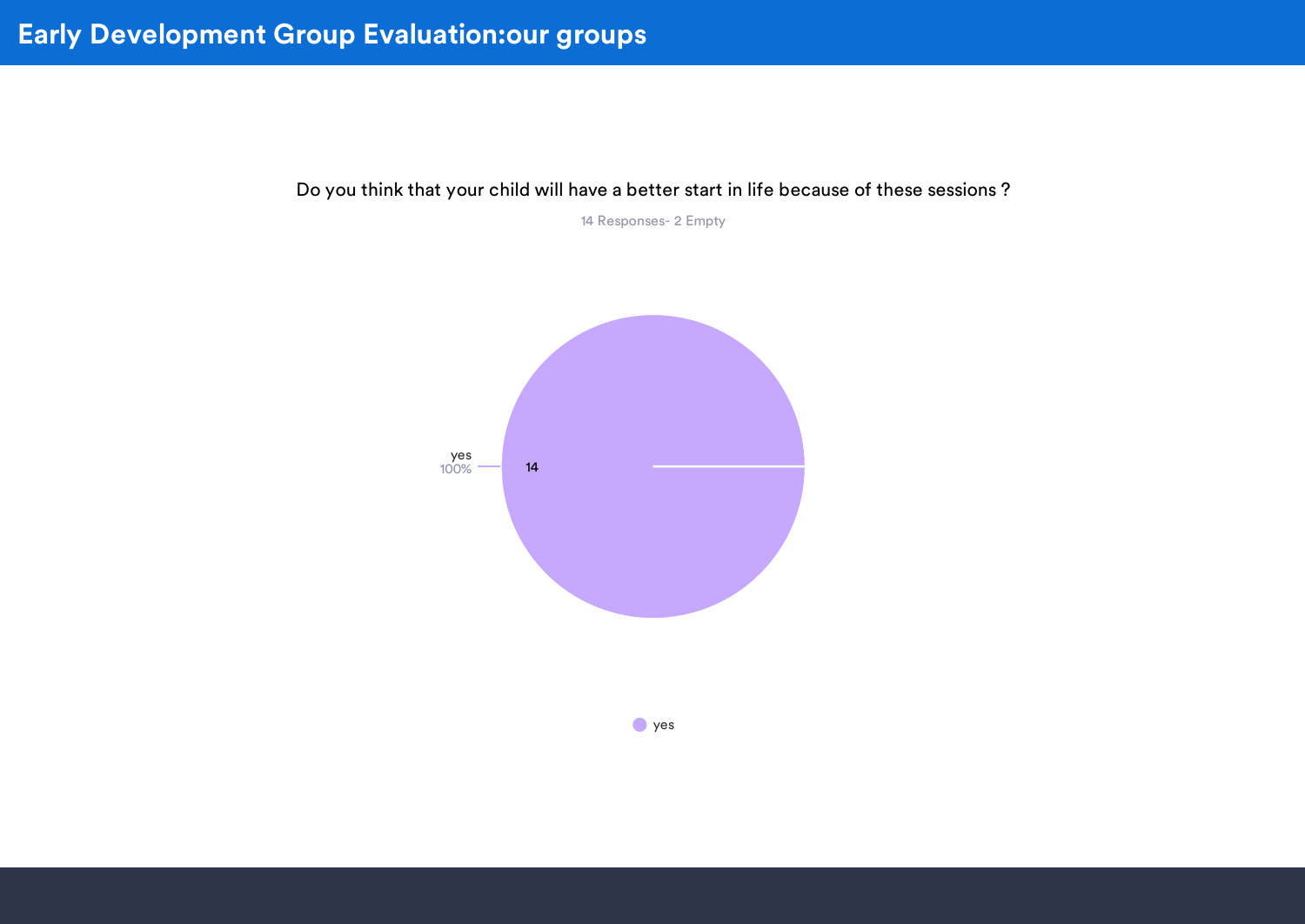#### Can you say how/ why?

| Data                                                                                                                                                                                                                                                                                                                                                                                                                                                                                                                                                                                                                                                                                                                                                                                                                                                                                                                                                                                                                                                                                                                                                                                                                                                  | <b>Responses</b> |
|-------------------------------------------------------------------------------------------------------------------------------------------------------------------------------------------------------------------------------------------------------------------------------------------------------------------------------------------------------------------------------------------------------------------------------------------------------------------------------------------------------------------------------------------------------------------------------------------------------------------------------------------------------------------------------------------------------------------------------------------------------------------------------------------------------------------------------------------------------------------------------------------------------------------------------------------------------------------------------------------------------------------------------------------------------------------------------------------------------------------------------------------------------------------------------------------------------------------------------------------------------|------------------|
| Definitely! This early intervention is already impacting on her early communication & physical development. Can't wait to see what she<br>can achieve!                                                                                                                                                                                                                                                                                                                                                                                                                                                                                                                                                                                                                                                                                                                                                                                                                                                                                                                                                                                                                                                                                                |                  |
| Without a doubt, the early development groups have played a crucial role in the learning and growth in my child. I would be absolutely<br>lost without them. I better understand DS and what techniques I need to use to support my child. It's wonderful to see her blossom,<br>something I was told by doctors she might not do. The staff at the centre are extremely knowledgeable and I'm grateful.                                                                                                                                                                                                                                                                                                                                                                                                                                                                                                                                                                                                                                                                                                                                                                                                                                              |                  |
| We are able to apply some tips and ides in everyday situations. Weather supporting general learning or taking the edge of frustration<br>linked to communication issues. Support in terms of Early skills development will definitely be an advantage in a school setting.                                                                                                                                                                                                                                                                                                                                                                                                                                                                                                                                                                                                                                                                                                                                                                                                                                                                                                                                                                            |                  |
| The sessions give guidance on the best way for our children to learn and under normal circumstances their school 121s are also in the<br>group to take the skills back to school.                                                                                                                                                                                                                                                                                                                                                                                                                                                                                                                                                                                                                                                                                                                                                                                                                                                                                                                                                                                                                                                                     |                  |
| Absolutely! These groups have given us so much help! 1. Communication- how to use sign and communicate better with our son. To help<br>his understanding and to help develop his own speech and communication. Use of articulation sounds has been a massive help. 2. We<br>would not have introduced number or whole word recognition without the help of this group. We have a much better awareness of how<br>our little boy can be helped to learn. I feel we are more optimistic about a future in mainstream school as a result and are more confident<br>in that decision. Overall we have a much better awareness of how to parent a child with additional needs. We already have an older child<br>but we have had to learn a slightly different way of parenting this time around! Our sons behaviour is sometimes a challenge but I feel we<br>have better tools to deal with this. Also I think the emotional support and friendship has been invaluable to me. It is good to know that<br>we're not alone. For example when we were struggling with behaviour during a long hospital stay we could contact Wendy and Izzi in a<br>crisis who knew us all and could give us some brilliant advice about what to do. Thank you to you all! |                  |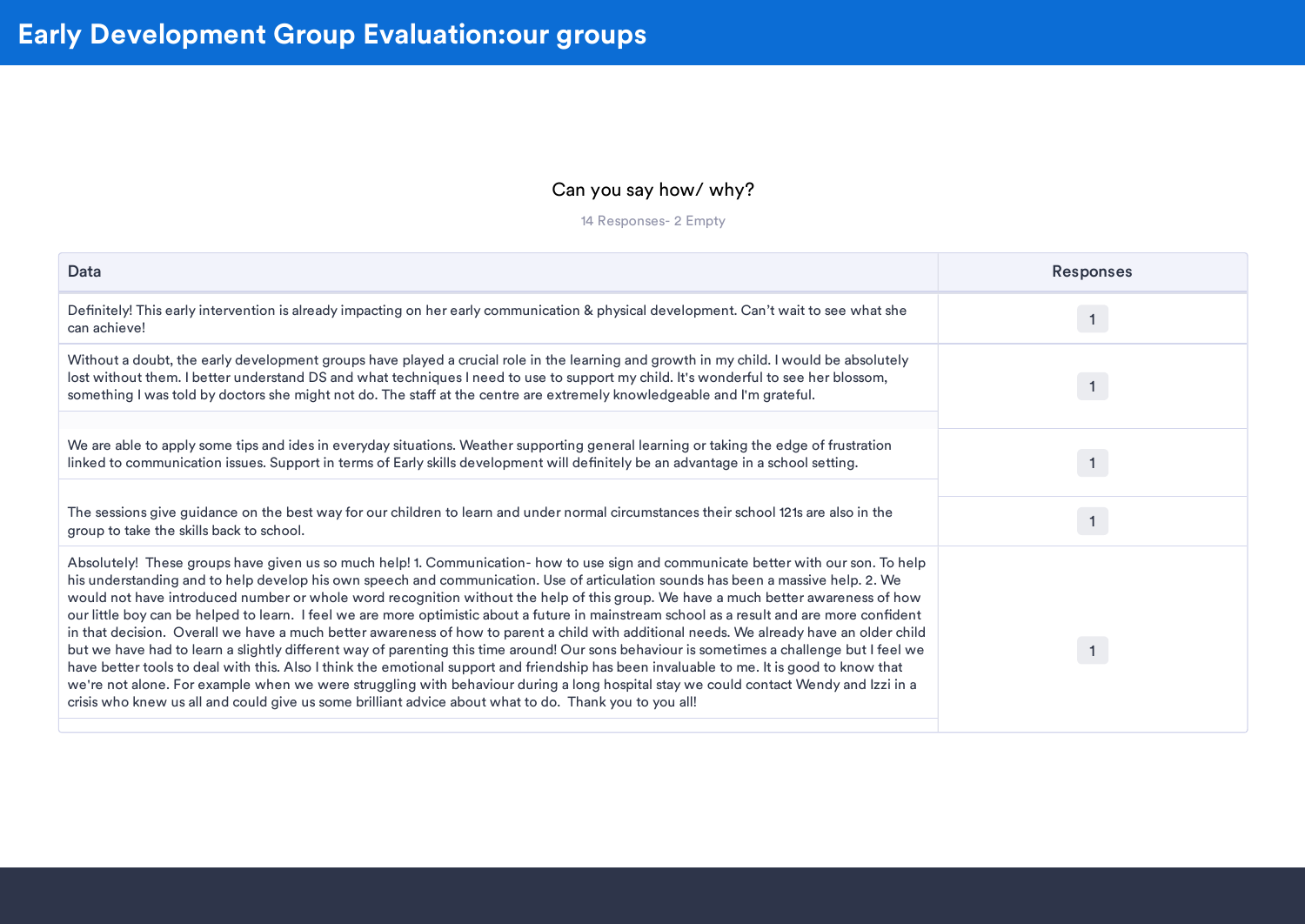#### Is there anything you think we could do to improve the Early Development Groups? (e.g. timing, resources, general organisation etc.)

| Data                                                                                                                                                                                                                                                                                                                                                                                                                                                                                      | <b>Responses</b> |
|-------------------------------------------------------------------------------------------------------------------------------------------------------------------------------------------------------------------------------------------------------------------------------------------------------------------------------------------------------------------------------------------------------------------------------------------------------------------------------------------|------------------|
| No. They're run really well                                                                                                                                                                                                                                                                                                                                                                                                                                                               |                  |
| Increase the number of face to face sessions a month.                                                                                                                                                                                                                                                                                                                                                                                                                                     |                  |
| It's great. Let's just get back into the class. $\odot$                                                                                                                                                                                                                                                                                                                                                                                                                                   |                  |
| Perhaps a summary email of what was covered in the group for reference in future - sometimes there are tasks that my child is not ready<br>for, so having the information on file for the future in school would be useful.                                                                                                                                                                                                                                                               |                  |
| If the other children from our group are not going to return in person we would be happy to join with another group at a different time if<br>that is easier for you. (I think our son would also benefit from the social interaction and learning in a group again as these are important<br>skills for school).                                                                                                                                                                         |                  |
| Not really, only been to a few so far and have felt they've been beneficial.                                                                                                                                                                                                                                                                                                                                                                                                              |                  |
| This is a very personal view But have the children sitting at table and chairs in the groups. Oliver focuses a lot better and is distracted by<br>other children being noisy or active. The speech and language group we attend has the children all seated and it works well (obviously<br>only in the age group where the children are sitting independently) And for the moment, maybe continue to offer a zoom session for<br>those who have not yet returned to face to face groups. |                  |
| No                                                                                                                                                                                                                                                                                                                                                                                                                                                                                        |                  |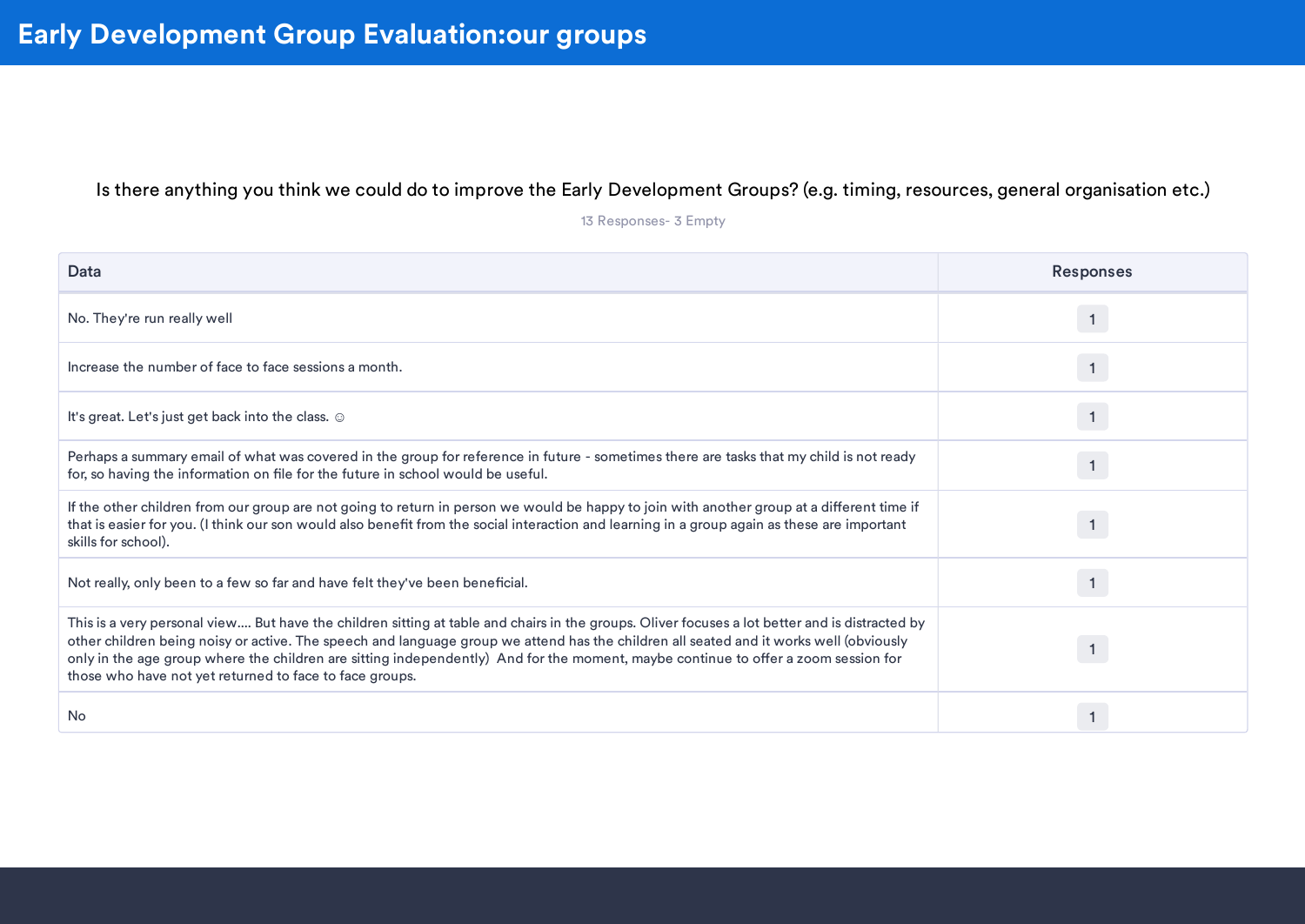

#### Which type of school are you planning for your child to attend?